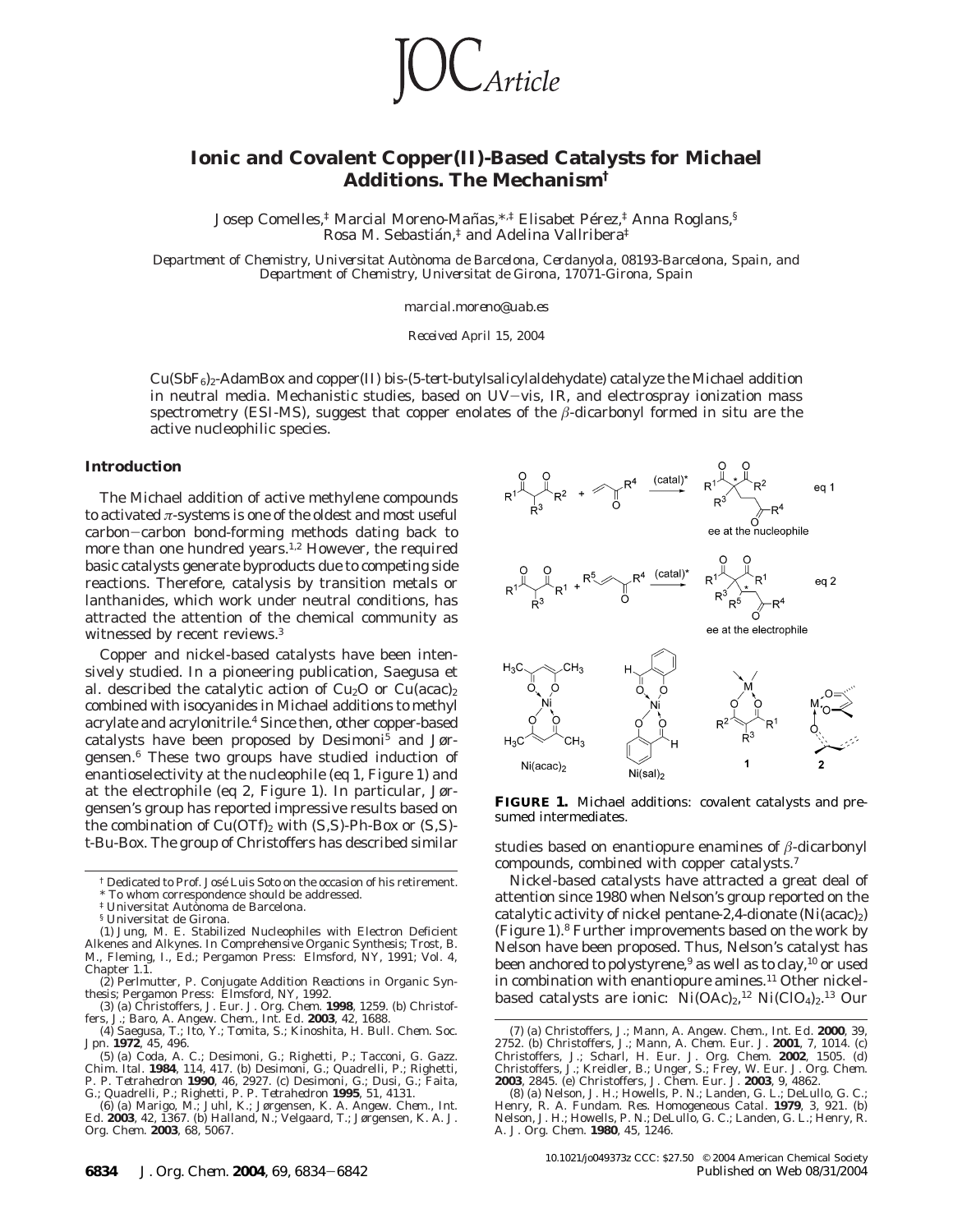group has contributed improvements on the basic idea presented by Nelson. Thus, we found that the nickel(II) complex of salicylaldehyde  $(Ni(sal)_2)$  (Figure 1) is an excellent catalyst for Michael additions giving less side products than  $Ni (acac)_2$ .<sup>14</sup> Moreover, a  $Ni (sal)_2$ -based catalyst soluble in perfluoroorganic solvents can be recovered and reused several times.15

Catalysts based on other metals have met also with success: iron, 3,16,17 palladium, <sup>18</sup> platinum, <sup>19</sup> rhodium, <sup>20,21</sup> cadmium, and bismuth.<sup>22</sup> Several reports deal with the comparison of the merits of more than one metal.<sup>23</sup> Ruthenium species are also active in Michael additions.24-<sup>26</sup> However, the supposed catalytic effect of ruthenium(II) hydride tetrakistriphenylphosphine27 is due, at least in part, to free phosphine present in the reaction media.28

Finally, scandium triflate<sup>29</sup> and different lanthanides such as lanthanum derivatives,<sup>30</sup> cerium(III) chloride/ NaI,<sup>31</sup> europium(III) derivatives,<sup>32</sup> and ytterbium(III) triflate33,34 have met with success.

(9) Fei, C. P.; Chan, T. H. *Synthesis* **1982**, 467.

- (11) Botteghi, C.; Paganelli, S.; Schionato, A.; Boga, C.; Fava, A. *J. Mol. Catal*. **1991**, *66*, 7.
- (12) (a) Chistoffers, J.; Mann, A.; Pickardt, J. *Tetrahedron* **1999**, *55*, 5377. (b) Chistoffers, J.; Rößler, Werner, T. *Eur. J. Org. Chem*. 2000, 701.
- (13) Itoh, K.; Oderaotoshi, Y.; Kanemasa, S. *Tetrahedron: Asymmetry* **2003**, *14*, 635.
- (14) (a) Clariana, J.; Gálvez, N.; Marchi, C.; Moreno-Mañas, M.; Vallribera, A.; Molins, E. *Tetrahedron* **1999**, *55*, 7331. (b) Marchi, C.; Trepat, E.; Moreno-Mañas, M.; Vallribera, A.; Molins, E. *Tetrahedron* **2002**, *58*, 5699.
- (15) Meseguer, M.; Moreno-Mañas, M.; Vallribera, A. *Tetrahedron Lett*. **2000**, *41*, 4093.

(16) (a) Christoffers, J. *Chem. Commun*. **1997**, 943. (b) Christoffers, J. *J. Chem. Soc., Perkin Trans. 1* **1997**, 3141. (c) Christoffers, J. *J. Org. Chem*. **1998**, *63*, 4539. (d) Christoffers, J.; Mann, A. *Eur. J. Org. Chem*. **1999**, 2511. (e) Christoffers, J.; Oertling, H.; Leitner, M. *Synlett* **2000**, 349.

(17) (a) Shimizu, K.; Miyagi, M.; Kan-no, T.; Kodama, T.; Kitayama, Y. *Tetrahedron Lett.* **2003**, 44, 7421. (b) Martínez, S.; Meseguer, M.;<br>Casas, Ll.; Rodríguez, E.; Molins, E.; Moreno-Mañas, M.; Roig, A.; Sebastia´n, R. M.; Vallribera, A. *Tetrahedron* **2003**, *59*, 1553.

(18) (a) Hamashima, Y.; Hotta, D.; Sodeoka, M. *J. Am. Chem. Soc*. **2002**, *124*, 11240. (b) Hamashima, Y.; Hisashi, T.; Hotta, D.; Sodeoka, M. *Org. Lett*. **2003**, *5*, 3225.

(19) (a) Blacker, A. J.; Clarke, M. L.; Loft, M. S.; Mahon, M. F.; Williams, J. M. J. *Organometallics* **1999**, *18*, 2867. (b) Fossey, J. S.; Richards, C. J. *Organometallics* **2004**, *23*, 367.

(20) Sawamura, M.; Hamashima, H.; Shinoto, H.; Ito, Y. *Tetrahedron Lett*. **1995**, *36*, 6479.

(22) Baruah, B.; Boruah, A.; Prajapati, D.; Sandhu, J. S. *Tetrahedron Lett*. **1997**, *38*, 1449.

(23) (a) Basato, M.; Corain, B.; De Roni, P.; Favero, G.; Jaforte, R. *J. Mol. Catal*. **1987**, *42*, 115. (b) Kocovsky´, P.; Dvora´k, D. *Tetrahedron Lett*. **1986**, *27*, 5015. (c) Kocovsky´, P.; Dvora´k, D. *Collect. Czech. Chem. Commun*. **1988**, *53*, 2667. (d) Brunner, H.; Krumey, C. *J. Mol. Catal. A* **1999**, *142*, 7. (e) Christoffers, J.; Mann, A. *Eur. J. Org. Chem.* **1999**, *1475*, 5.

(24) (a) Alvarez, S. G., Hasegawa, S.; Hirano, M., Komiya, S. *Tetrahedron Lett*. **1998**, *39*, 5209. (b) Hirano, M.; Kiyota, S.; Imoto, M.; Komiya, S. *Chem. Commun*. **2000**, 1679. (c) Naota, T.; Tannna, A.; Murahashi, S.-I. *Chem. Commun*. **2001**, 63.

(25) Picquet, M.; Bruneau, C.; Dixneuf, P. H. *Tetrahedron* **1999**, *55*, 3937.

(26) Watanabe, M.; Murata, K.; Ikariya, T. *J. Am. Chem. Soc*. **2003**, *125*, 7508.

(27) (a) Murahashi, S.-I.; Naota, T.; Taki, H.; Mizuno, M.; Takaya, H.; Komiya, S.; Mizuho, Y.; Oyasato, N.; Hiraoka, M. Hirano, M.; Fukuoka, A. J. Am. Chem. Soc. 1995, 117, 12436. (b) Gómez-Bengoa, E.; Cuerva, J. M.; Mateo, C.; Echavarren, A. M. *J. Am. Chem. Soc*. **1996**, *118*, 8553.

(28) Lumbierres, M.; Marchi, C.; Moreno-Mañas, M.; Sebastián, R. M.; Vallribera, A.; Lago, E.; Molins, E. *Eur. J. Org. Chem.* **2001**, 2321.

The richness of information on metal-catalyzed Michael additions is in sharp contrast with the scarcity of mechanistic data. Although rhodium and ruthenium might present peculiar mechanistic features, it is accepted that all other metals share common mechanistic behaviors. It has been suggested that metal enolates of *â*-dicarbonyl compounds of general structure **1** (Figure 1), formed in situ, are the actual nucleophilic species: copper,<sup>5b,c,6a,7a,b</sup> nickel,<sup>8,9,10,12b</sup> iron,<sup>16a</sup> palladium,<sup>18</sup> scandium,29 lanthanum,30a ytterbium,33b,34a and metals in general.3a,23a-<sup>c</sup> Very recently, a complex of composition lanthanum/methyl acetoacetate/bidentate ligand has been detected by ESI-MS.30c Whereas it is plausible that metal enolates are formed from ionic metal salts, it is intuitively less compelling to accept such a hypothesis for covalent metal catalysts such as Ni(acac)<sub>2</sub><sup>8</sup> or Ni(sal)<sub>2</sub>.<sup>14,15</sup> This would require transfer of metal from *â*-dicarbonyl enolate to *â*-dicarbonyl. The proposal of metal enolates as active nucleophilic species is based on the activity of independently prepared enolates in front of Michael acceptors.<sup>35,36</sup> On the other hand, coordination of the electrophilic acceptor to the metal center has been invoked: copper,<sup>4,7a,b</sup> nickel,<sup>12b</sup> iron(III),<sup>10,16a</sup> scandium,<sup>29b</sup> ytterbium,<sup>33b,34a</sup> and metals in general.3a If both reagents are simultaneously coordinated in an intermolecular reaction, another requirement ensues as a corollary: the Michael acceptor should adopt a *cisoid* conformation as in **2** (Figure 1).3a In this respect, we found that 4-vinylpyridine was inactive under experimental conditions that were appropriate for  $Ni(sal)_2$ -catalyzed reaction of 2-vinylpyridine.<sup>14a</sup>

#### **Results and Discussion**

**Preparative Work.** First, we studied the reactions of nucleophiles, **3a**,**b** and **7**, with unsaturated ketones, **4a** and **8** (Scheme 1). We selected two ionic salts of copper and nickel,  $Cu(SbF_6)_2$  and  $Ni(ClO_4)_2$ . The metals were coordinated with commercially available (*S,S*)-*t*-Bu-Box or with  $(R, R)$ -Adam-Box<sup>37</sup> to afford  $Cu(SbF_6)_2-(R, R)$ -Adam-Box, **10**, and related complexes. Although in all cases enantiomeric excesses were negligible, the chemical yields were in general excellent. Reaction between **3a** and **4a** did not take place in the absence of catalyst.

(33) (a) Keller, E.; Feringa, B. L. *Tetrahedron Lett*. **1996**, *37*, 1879. (b) Keller, E.; Feringa, B. L. *Synlett* **1997**, 842.

(34) (a) Kotsuki, H.; Arimura, K. *Tetrahedron Lett*. **1997**, *38*, 7583. (b) Kotsuki, H.; Arimura, K.; Ohishi, T.; Maruzasa, R. *J. Org. Chem*. **1999**, *64*, 3770.

(35) Eckberg, R. P.; Nelson, J. H.; Kenney, J. W. Howells, P. N.; Henry, R. A. *Inorg. Chem*. **1977**, *16*, 3128.

(36) For a review on the reactions of transition metal enolates with carbon electrophiles, see: Moreno-Mañas, M.; Marquet, J.; Vallribera, A. *Tetrahedron* **1996**, *52*, 3377.

(37) Clariana, J.; Comelles, J.; Moreno-Mañas, M.; Vallribera, A. *Tetrahedron: Asymmetry* **2002**, *13*, 1551.

<sup>(10)</sup> Laszlo, P.; Montaufier, M.-T.; Randriamahefa, S. L. *Tetrahedron Lett*. **1990**, *31*, 4867.

<sup>(21)</sup> Inagaki, K.; Nozaki, K.; Takaya, H. *Synlett* **1997**, 119.

<sup>(29) (</sup>a) Nakajima, M.; Yamamoto, S.; Yamaguchi, Y.; Nakamura, S.; Hashimoto, S. *Tetrahedron* **2003**, *59*, 7307. (b) Kawabata, T.; Mizugaki, T.; Ebitani, K.; Kaneda, K. *J. Am. Chem. Soc*. **2003**, *125*, 10486.

<sup>(30) (</sup>a) Sasai, H.; Arai, T., Shibasaki, M. *J. Am. Chem. Soc*. **1994**, *116*, 15761. (b) Kim, Y. S.; Matsunaga, S.; Das, J.; Sekine, A.; Ohshima, T.; Shibasaki, M. *J. Am. Chem. Soc*. **2000**, *122*, 6506. (c) Majima, K.; Takita, R.; Okada, A.; Ohshima, T.; Shibasaki, M. *J. Am. Chem. Soc*. **2003**, *125*, 15837.

<sup>(31)</sup> Bartoli, G.; Bosco, M.; Bellucci, M. C.; Marcantoni, E.; Sambri,

L.; Torregiani, E. *Eur. J. Org. Chem*. **1999**, 617.<br>(32) (a) Bonadies, F.; Lattanzi, A.; Orelli, L. R.; Pesci, S.; Scettri, A.<br>*Tetrahedron Lett*. **1993**, *34*, 7649. (b) Soriente, A.; Spinella, A.; De Rosa, M.; Giordano, M.; Scettri, A. *Tetrahedron Lett*. **1997**, *38*, 289. (c) De Rosa, M.; Palombi, L.; Acocella, M. R.; Fruilo, M.; Villano, R.; Soriente, A.; Scettri, A. *Chirality* **2003**, *15*, 579.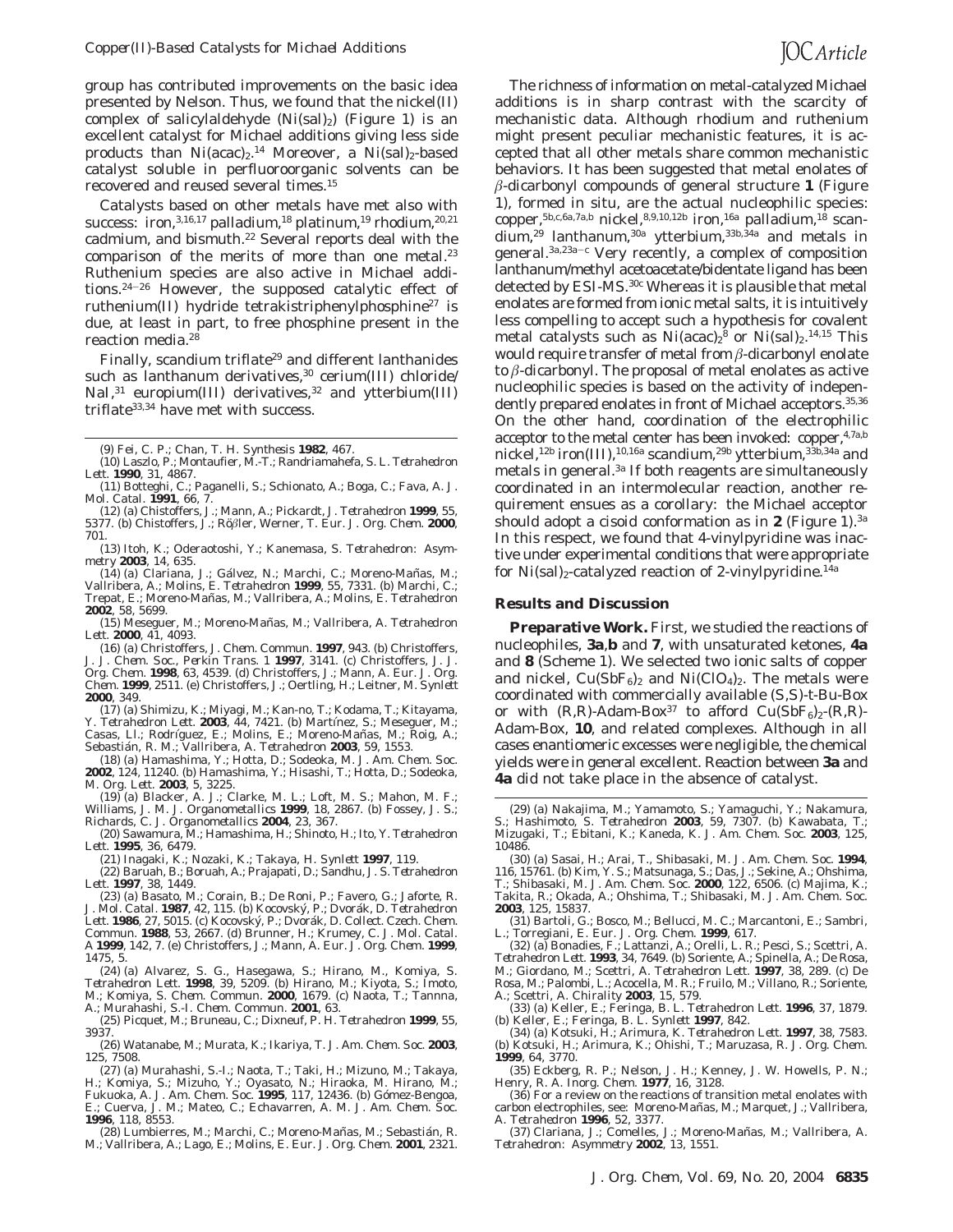## **SCHEME 1. Michael Additions Catalyzed by Ionic Catalysts***<sup>a</sup>*





Then we turned our attention to covalent catalysts. After some experimentation and with our previous experience,<sup>14</sup> we came to the conclusion that a copper(II) complex of salicylaldehyde,  $Cu(sal)_2$ , is a good covalent catalyst, slightly better than  $Ni(sal)_2$ . Moreover, toluene is slightly better than 1,2-dichloroethane, our previous solvent with  $Ni(sal)_2$ .<sup>14</sup> To improve the solubility in toluene without altering the electronic characteristics of the covalent catalysts, we introduced a *tert*-butyl group into the aromatic ring. Thus, complex **11** fulfilled all the conditions (Scheme 2), and the required 5-*tert*-butylsalicylaldehyde is commercially available. One serious limitation of many metal species is that their catalytic activity is limited to very active Michael acceptors, unsaturated ketones, and dialkyl azodicarboxylates, with other acceptors such as acrylates or acrylonitrile being inactive. Only a few reports describe catalysts active for less active acceptors: copper,4,5a nickel.8,9,14a In particular, acrylates and acrylonitrile are clearly inert in metalcatalyzed Michael additions with a few exceptions.4,8b,24a,b,29b,34 Complex **11** catalyzed the Michael reactions of 2-ethoxycarbonylcyclopentanone, **3a**, with four model acceptors: butenone, **4a**, acrylonitrile, **4b**, ethyl acrylate, **4c**, and diethyl azodicarboxylate, **4d**. The Michael adducts **5a**-**<sup>d</sup>** were obtained in yields from acceptable to good. Furthermore, product **13** was isolated, albeit in low yield, in the reaction of acetylacetone, **7**, with naphthoquinone, **12**, a Michael acceptor that cannot

**SCHEME 2. Michael Additions Catalyzed by Covalent Copper Catalyst 11**



attain a *cisoid* conformation. Formation of **13** required two consecutive dehydrogenations. Probably, a part of naphthoquinone is consumed in these oxidations. Similar results have been previously described in iron-catalyzed Michael additions to quinones.16d

**The Mechanism.** First, we checked the reactivity of copper enolate **14**. Indeed, **14** reacts with butenone in dichoromethane to afford **5a** in 84% isolated yield (Scheme 3). However, from a mechanistic viewpoint, it was necessary to prove the formation of **14** in the catalyzed reactions, or at least the formation of copper species of type **1** (Figure 1) with equivalent reactivity.

**Mechanism for Covalent Catalyst 11. Copper Goes from** *â***-Dicarbonyl Enolate to** *â***-Dicarbonyl.** The overall exchange of ligands between ketoester **3a** and **11** on one side and **14** and 5-*tert*-butylsalicylaldehyde on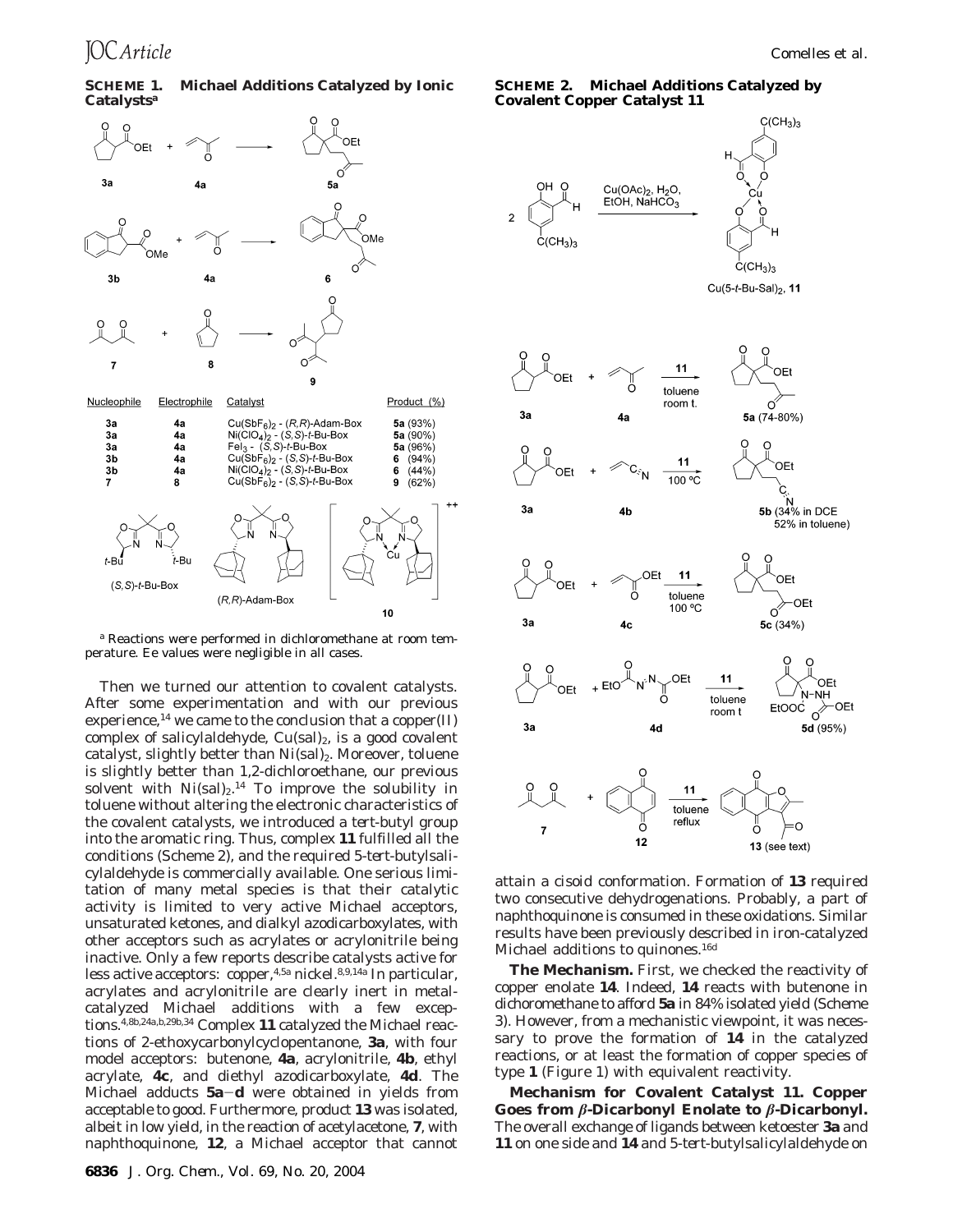

**FIGURE 2.** Interactions of **<sup>11</sup>** with reagents in toluene determined by UV-vis spectroscopy.

**SCHEME 3. Reactivity of 14 and Possible in Situ Formation of 14 and 15**



the other side is represented in Scheme 3. It is reasonable to assume that it requires the formation of intermediate **15** and free 5-*tert*-butylsalicylaldehyde while **3a** is still present. We prepared mixtures of **3a** and **11** (molar ratio  $= 2:1$ ) in toluene and left them at room temperature. Samples were taken at different times, evaporated, and analyzed by infrared spectroscopy (attenuated total reflectance mode, ATR). 5-*tert*-Butylsalicylaldehyde was formed within 5 min as evidenced by the disappearance of the infrared peak at 1624 cm-<sup>1</sup> due to complex **11** and the appearance of a new peak at  $1655 \text{ cm}^{-1}$  assigned to 5-*tert*-butylsalicylaldehyde (1651 cm-<sup>1</sup> in pure 5-*tert*butylsalicylaldehyde). Peaks at 1754 and 1719  $cm^{-1}$  of ketoester **3a** were always present. This suggests that at least the first part of the equilibrium was achieved very soon. After a longer time (1 month), the mixture was evaporated and a green solid was isolated after washing with hexanes. Its IR spectrum was very similar although not identical to that of **14**. In particular, intense peaks in the regions 1301-1305, 1265-1266, 1047-1060, and  $765$  cm<sup>-1</sup> are present in the isolated solid as well as in **14**, whereas they are absent in **11**. Partitioning between dichloromethane and 1 M HCl hydrolyzed the solid. The <sup>1</sup>H NMR spectrum of the organic fraction coincided with the spectrum of **3a**, with the amount of 5-*tert*-butylsalicylaldehyde present on it being only marginal.

Further evidence was gained by GLC analysis of the reaction mixtures. Complex **11** gave no peak in our GLC conditions (see Experimental Section). However, spurious, weak peaks of 5-*tert*-butylsalicylaldehyde were visible. These could be due to accidental hydrolysis during the analytical procedure. To circumvent this problem, we added an internal standard: *n*-undecane. The GLC analyses showed that the peaks of **3a** (keto  $+$  enol) remained, albeit in a lower ratio, and the peak of 5-*tert*butylsalicylaldehyde grew dramatically with respect to undecane. Therefore, formation of complex **15** is highly probable in our reaction conditions, and its reactivity should be similar to that of complex **14**, with the salicylaldehydate part being inert. The presence of **14** in the reaction mixtures cannot be ruled out. Obviously, structure **15** is a particular case of the general structure **1** (Figure 1).

**Mechanism for Covalent Catalyst 11. Interactions of Complex 11 Determined by UV**-**Vis Spectroscopy.** Next, we undertook an examination of interactions of covalent catalyst **11** with the components of the reactions of **3a** with **4a** (Figures 2 and 3). 1,2-Dichloroethane and toluene are transparent above 300 and 330 nm, respectively. Therefore, both solvents were considered in this study. Butenone, **4a**, interacts slowly with **11** in toluene, as shown by a decrease in the absorbance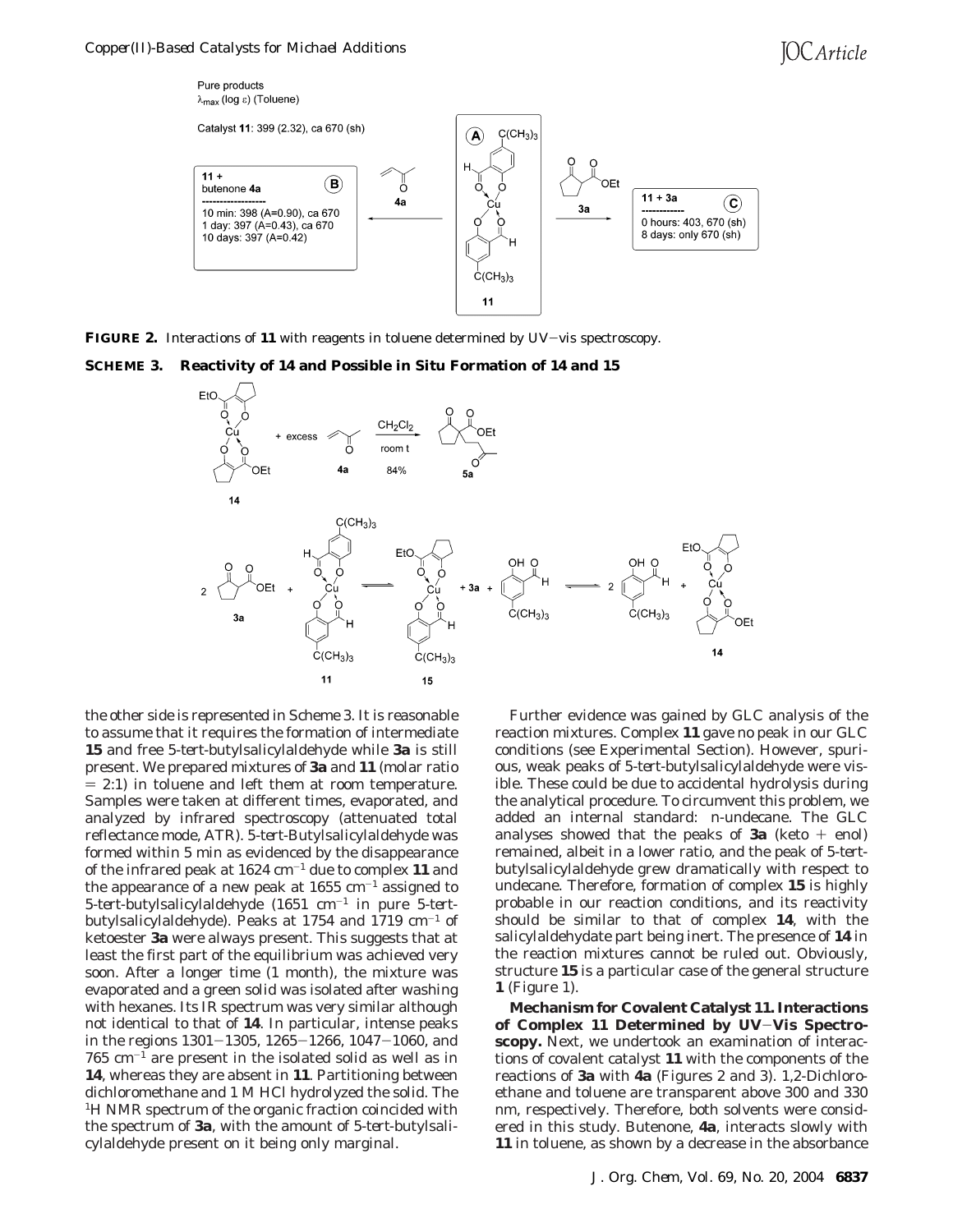

Catalyst 11: 336 (3.80), ca 668 (br) Ketoester 3a (enol): 257



**FIGURE 3.** Interactions of **<sup>11</sup>** with reagents in dichloroethane determined by UV-vis spectroscopy.

**TABLE 1. Maxima of the UV**-**Vis Spectra of the Reaction between butanone (4a) and Ketoester (3a) Catalyzed by 5% Cu(sal-5-***<sup>t</sup>* **Bu)2 (11) in Toluene**

| reaction time         | bands of $Cu(sal-5-Hu)2$ (11)<br>nm (log $\epsilon$ ) | new bands<br>(nm) |  |
|-----------------------|-------------------------------------------------------|-------------------|--|
| only 11               | 399 (2.32), ca. 670 (sh)                              |                   |  |
| $10 \text{ min}$      | 399 disappeared, ca. 670 (sh)                         | 412               |  |
| 1 <sub>h</sub>        | 399 disappeared, ca. 670 (sh)                         | 412               |  |
| 2 <sub>h</sub>        | 399 disappeared, ca. 670 (sh)                         | 412               |  |
| 3 <sub>h</sub>        | 399 disappeared, ca. 670 (sh)                         | 412               |  |
| 4 h                   | 399 disappeared, ca. 670 (sh)                         | 412               |  |
| 5 h (end of reaction) | 402, ca. 670 (sh)                                     |                   |  |

of the band at ca. 398 nm of **11** (Figure 2, box B). Interaction of **11** with ketoester **3a** in toluene is also evident by the disappearance of the band at ca. 399- 403 of copper complex **11** upon mixing with **3a** (Figure 2, box C). The interaction of the three components of the reaction is independent of the type of addition. This is better observed in dichloroethane (Figure 3, box D). When the three components are present, **11** interacts with **3a** rather than with butenone (compare boxes B and D and boxes C and D in Figure 3). Similar results were obtained with ethyl acrylate, **4c**. Interaction of **11** with both acceptors **4a**,**c** seems to be minimal or nonexistent.

Table 1 shows the evolution of the visible spectra of a reaction of butenone with ketoester **3a**. The band of the catalyst **11** at 399 nm disappears during the reaction to reappear at the end, albeit with decreased absorbance. During the course of the reaction, a new band at 412 nm shows up but then disappears at the end. The new band at ca. 412 nm can be assigned to a reaction intermediate of structure closely related to **14** and **15**, since its wavelength is close to the absorption of copper enolate **14** (416 nm in dichloromethane).

In summary, the above studies suggest the in situ generation of some active species of general structure **1** (Figure 1). For the covalent catalysts **11**, this species is more specifically **14** or **15** (Scheme 3).

**Mechanism for Ionic Copper(II) Catalyst. Interactions of Cu(SbF6)2** <sup>+</sup> **Adam-Box Determined by UV**-**Vis Spectroscopy.** Any coordination or interaction of nucleophiles or electrophiles with the metal should have a strong effect on the UV-vis absorption, mainly

in the visible region. Therefore, we analyzed the spectra of the components of the reaction of **3a** with **4a** as well as spectra of mixtures of two and more components, including samples of the ongoing reactions (Figure 4). Mixtures are equimolar unless otherwise stated, and Adam-Box was a mixture of racemic and meso isomers.

As anticipated,  $Cu(SbF_6)_2$  and Adam-Box form a complex, probably of structure **10**<sup>38</sup> (Scheme 1), as evidenced by the hypsochromic displacement of the shoulder band from  $750$  to  $670-710$  nm (box A, Figure 4). Unfortunately, this new band is broad and the maximum is difficult to ascertain. The mixture  $Cu(SbF_6)_2 + 3a +$ Adam-Box shows a definite interaction of the three components (box B) independently of the order of addition, since two new bands appear at 291 and 523 nm.

The Michael acceptor, butenone, **4a**, interacts also with the complex  $Cu^{2+}-Adam-Box$  since the ill-defined absorption is displaced hypsochromically to 640 nm (box D). On the contrary, the final product **5a**, not possessing the enol form, does not appear to interact with the copper species present in the media (box E).

Finally, a reaction with excess butanone was examined, and the results with respect to time are presented in box C. Indeed, the maximum at 522-528 nm detected between 0 and 5 h coincides with the absorption caused by the trio  $Cu(SbF_6)_2 + 3a$  (enol) + Adam-Box (complex **17** as determined by ESI-MS, vide infra). Despite butenone being in large excess, its interaction with copper is not evident until the end of the reaction (636 nm, compare with 640 nm in box D), when no **3a** remains.

The absorptions of copper enolate **14** are shown in the upper part of Figure 4. The absorptions at 416 and 641 nm were never observed. Therefore, no evidence arises for the in situ formation of **14**.

In summary, from the above study no indication of the presence of **14** has been achieved. Nevertheless, from the reactivity viewpoint this is meaningless because species of type **1**, featuring only one enolate, can be active, and **17** is a particular example of general structure **1**.

**Mechanism for Ionic Copper(II) Catalyst. Interactions of Cu(SbF6)2** <sup>+</sup> **Adam-Box Determined by ESI Mass Spectrometry.** To gain insight into the structures of intermediates postulated in Figure 2, we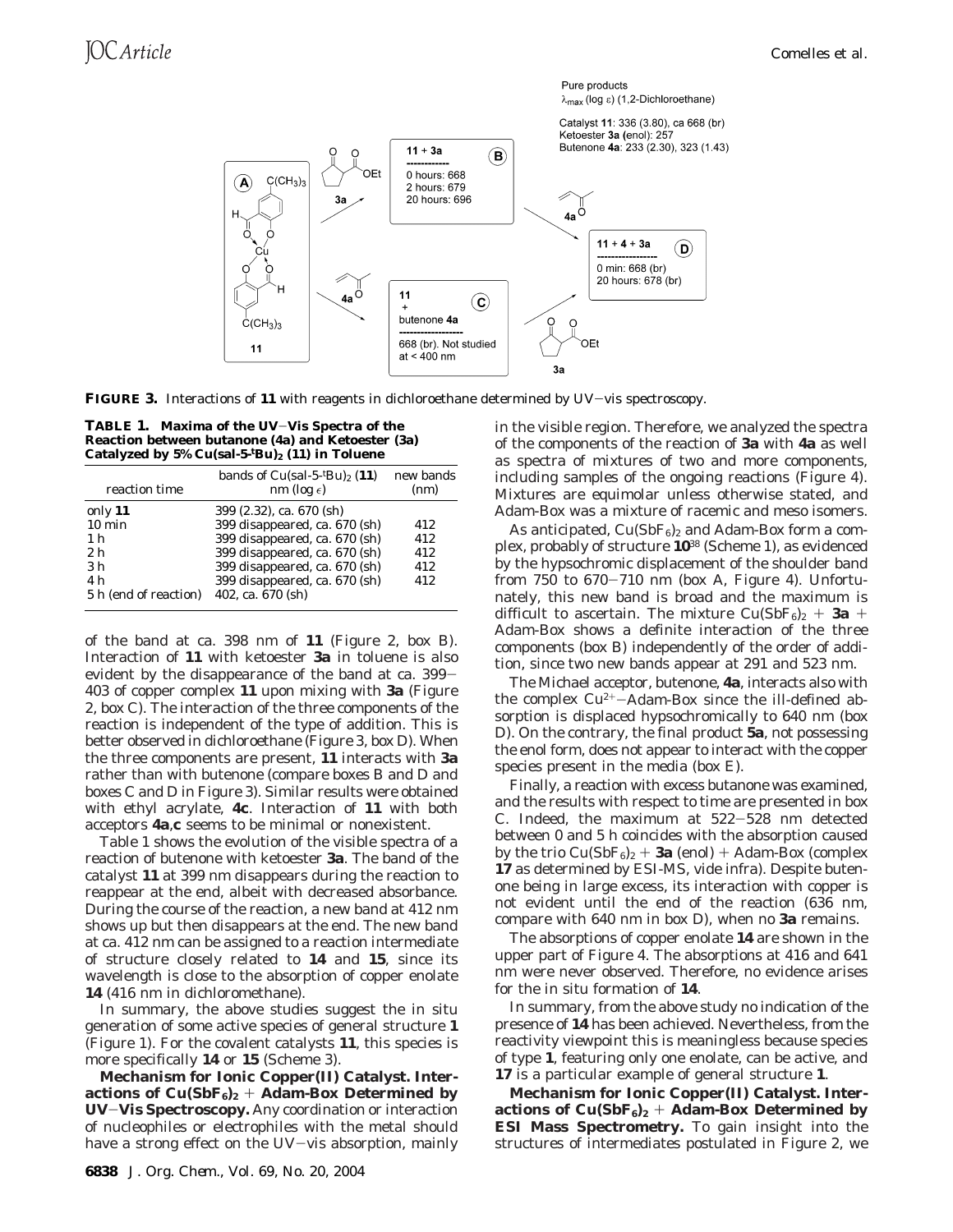# **IOC** Article



 $Cu(SbF_6)_2$  + Adam-Box: they form complex 10. See ESI-MS experiments.  $Cu(SbF<sub>6</sub>)<sub>2</sub>$  + Adam-Box + 3a: they form complex 17. See ESI-MS experiments.

**FIGURE 4.** Interactions of  $Cu(SbF_6)_2 + Adam-Box$  with reagents determined by UV-vis spectroscopy.

performed electrospray ionization mass spectrometry (ESI-MS)39 analysis directly from solution mixtures. It is known that ESI-MS opens a straightforward approach to trap and identify short-lived intermediates in organometallic catalytic cycles.40 Therefore, we analyzed the mass spectra of the components of the reaction of **3a** with **4a**, as well as those of mixtures of two or more components. Mixtures were equimolar unless otherwise stated. The identification of the species detected by ESI-MS was aided by comparison between the observed and calculated isotope distribution patterns.

**Pure Products.** To identify every possible compound in the mass spectra of subsequent mixtures, reagents **3a**

and  $4a$ , ligand (Adam-Box), copper salt  $[Cu(SbF<sub>6</sub>)<sub>2</sub>]$ , and final product **5a** were injected to the mass spectrometer for analysis. Table 2 shows in entries  $1-3$  data that have been obtained with our standard ESI mass spectrometry conditions (see Experimental Section). In all three cases, the molecular ion  $[M + H]^+$  could be clearly observed.

**Binary Mixtures.** The ESI mass spectrum of the solution generated from Adam-Box and  $Cu(SbF_6)_2$  in either  $CH_3CN$  or  $CH_2Cl_2$  showed one cluster centered at  $m/z = 791$  corresponding to  $[(Adam-Box)Cu(CH<sub>3</sub>CN) SbF_6$ <sup>+</sup>, being consistent with complex **10** (Scheme 1) coordinated with solvent  $CH<sub>3</sub>CN$  and the counteranion  ${\rm SbF_6}^-$  (Table 2, entry 4, and Figure 4, box A). Since Cu- $(SbF_6)_2$  was prepared from a mixture of CuCl<sub>2</sub> and  $AgSbF<sub>6</sub>$  in dry dichloromethane (see Experimental Section), residual silver species might be present in the copper solution. Therefore, two clusters were observed centered at  $m/z = 600$  and 1009, respectively, and corresponding to silver species  $[(Adam-Box)Ag(CH_3CN)]^+$ and  $[(Adam-Box)_2Ag]^+$ , respectively. In addition, two clusters centered at  $m/z = 554$  and 963 are consistent, respectively, with  $Cu(I)$  species  $[(Adam-Box)Cu(CH<sub>3</sub> CN$ ]<sup>+</sup> and [(Adam-Box)<sub>2</sub>Cu]<sup>+</sup> (Table 2, entry 4). The reduction of copper(II) species to copper(I) when electrosprayed in acetonitrile has been described.<sup>41</sup>

<sup>(38)</sup> Go´mez, M.; Muller, G.; Rocamora, M. *Coord. Chem. Rev*. **1999**, *<sup>193</sup>*-*195*, 769.

<sup>(39)</sup> For a monograph on ESI-MS: Cole, R. B. *Electrospray Ionization Mass Spectrometry, Fundamentals, Instrumentation and Applications*; Wiley: New York, 1997.

<sup>(40) (</sup>a) Wilson, S. R.; Pe´rez, J.; Pasternak, A. *J. Am. Chem. Soc.* **1993**, *115*, 1994. (b) Aliprantis, A. O.; Canary, J. W. *J. Am. Chem. Soc.* **1994**, *116*, 6985. (c) Ripa, L.; Hallberg, A. *J. Org. Chem.* **1996**, *61*, 7147. (d) Brown, J. M.; Hii, K. K. *Angew. Chem., Int. Ed. Engl.* **1996**, *35*, 657. (e) Hii, K. K.; Claridge, T. D. W.; Brown, J. M. *Angew. Chem., Int. Ed. Engl.* **1997**, *36*, 984. (f) Aramendı´a, M. A.; Lafont, F.; Moreno-Mañas, M.; Pleixats, R.; Roglans, A. *J. Org. Chem.* **1999**, *64*, 3592. (g) Griep-Raming, J.; Meyer, S.; Bruhn, T.; Metzger, J. O. *Angew. Chem., Int. Ed.* **2002**, *41*, 2738. (h) Moreno-Man˜ as, M.; Pleixats, R.; Spengler, J.; Chevrin, C.; Estrine, B.; Bouquillon, S.; Hénin, F.; Muzart, J.; Pla-Quintana, A.; Roglans, A. *Eur. J. Org. Chem.* **2003**, 274. (i) Chen, P. *Angew. Chem., Int. Ed.* **2003**, *42*, 2832.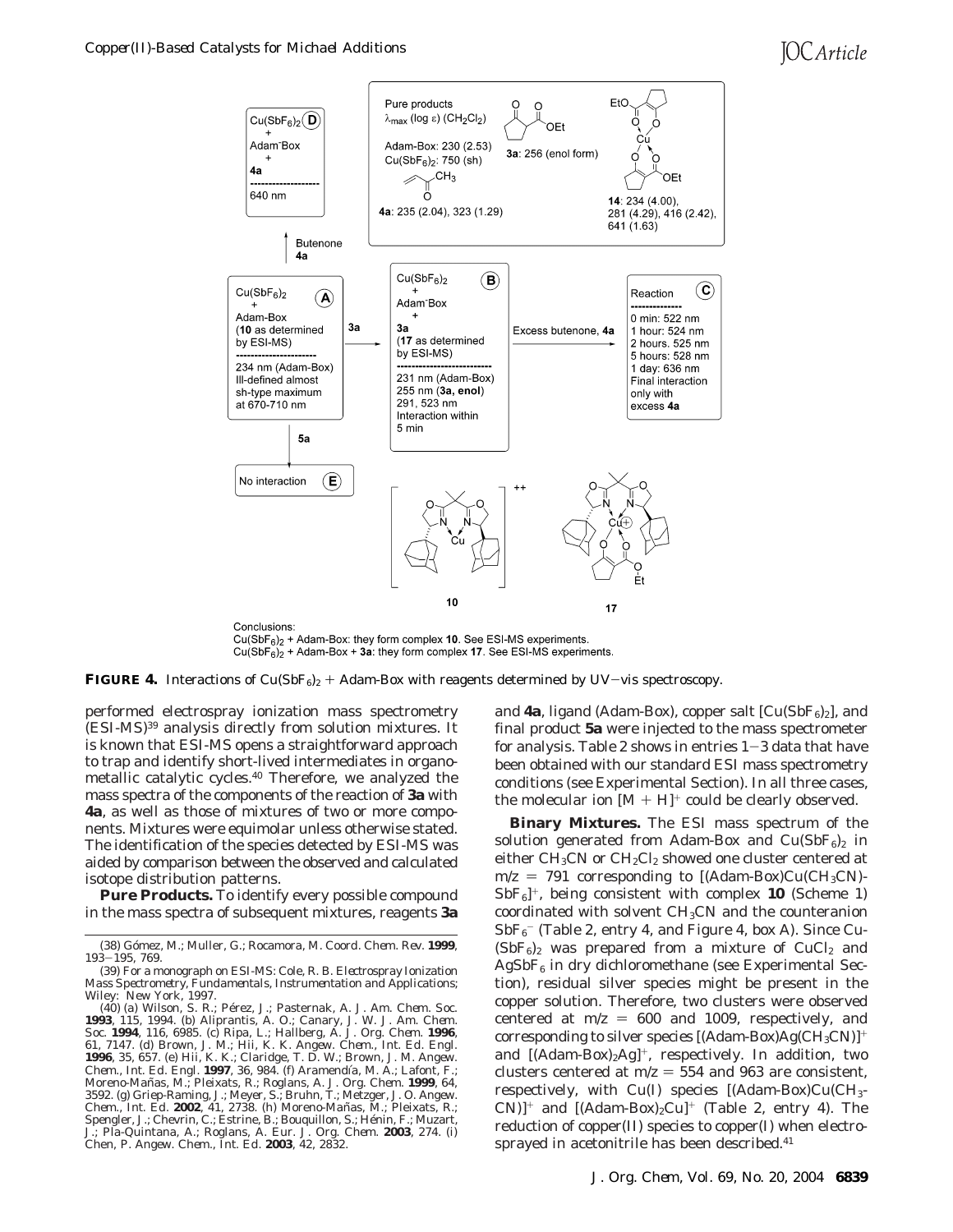| TABLE 2. Electrospray Mass Spectral Data for Various Mixtures in CH <sub>3</sub> CN/H <sub>2</sub> O (70:30) |  |  |  |  |
|--------------------------------------------------------------------------------------------------------------|--|--|--|--|
|                                                                                                              |  |  |  |  |

| entry          | compounds and mixtures           | identified species <sup>a</sup>                                                                                                   |
|----------------|----------------------------------|-----------------------------------------------------------------------------------------------------------------------------------|
| 1 <sup>b</sup> | 3a                               | $m/z = 157$ [M + H] <sup>+</sup>                                                                                                  |
| $2^b$          | Adam-Box                         | $m/z = 451$ [M + H] <sup>+</sup>                                                                                                  |
| 3 <sup>b</sup> | 5a                               | $m/z = 227$ [M + H] <sup>+</sup>                                                                                                  |
|                |                                  | $m/z = 244$ [M + NH <sub>4</sub> ] <sup>+</sup>                                                                                   |
|                |                                  | $m/z = 249$ [M + Na] <sup>+</sup>                                                                                                 |
|                |                                  | $m/z = 290$ [M + Na + CH <sub>3</sub> CN] <sup>+</sup>                                                                            |
| $4^{b,c}$      | Adam-Box + $Cu(SbF_6)_2$         | $m/z = 451$ [Adam-Box + H] <sup>+</sup>                                                                                           |
|                |                                  | $m/z = 554 - 558$ (544) [(Adam-Box)Cu(CH <sub>3</sub> CN)] <sup>+</sup>                                                           |
|                |                                  | $m/z = 598 - 602$ (600) [(Adam-Box)Ag(CH <sub>3</sub> CN)] <sup>+</sup>                                                           |
|                |                                  | $m/z = 789-794(791)$ [(Adam-Box)Cu(CH <sub>3</sub> CN)SbF <sub>6</sub> ] <sup>+</sup> , <b>10-CH<sub>3</sub>CNSbF<sub>6</sub></b> |
|                |                                  | $m/z = 963 - 967$ (963) [(Adam-Box) <sub>2</sub> Cu <sup>+</sup>                                                                  |
|                |                                  | $m/z = 1007-1011$ (1009) [(Adam-Box) <sub>2</sub> Ag] <sup>+</sup>                                                                |
| 5c             | $3a + Cu(SbF6)2$                 | $m/z = 300-303$ (300) [(enolate-3a)Cu(CH <sub>3</sub> CN) <sub>2</sub> ] <sup>+</sup> , 16.                                       |
|                |                                  | $m/z = 536-541$ (538) $[(3a)Cu(CH_3CN)_2SbF_6]^+$ $m/z = 610-614$ (612) $[(3a)_2CuSbF_6]^+$                                       |
|                |                                  | $m/z = 628 - 632$ (630) $[(3a)_2Cu(H_2O)SbF_6]^+$                                                                                 |
| $6^{b,c}$      | Adam-Box + $Cu(SbF_6)_2 + 3a$    | $m/z = 668 - 672$ (668) [(Adam-Box)Cu-enolate-3a] <sup>+</sup> , 17                                                               |
| 7 <sup>c</sup> | Adam-Box + $Cu(SbF6)2$ + 5a      | $m/z = 974 - 979$ (976) [(Adam-Box)Cu(5a)SbF <sub>6</sub> ] <sup>+</sup>                                                          |
| 8 <sup>c</sup> | Adam-Box + $Cu(SbF6)2$ + 3a + 4a | 0 min. $1 h. 2 h. 5 h.$                                                                                                           |
|                |                                  | $m/z = 668-672$ (668) [(Adam-Box)Cu(enolate-3a)] <sup>+</sup> , 17                                                                |
|                |                                  | $1$ day:                                                                                                                          |
|                |                                  | $m/z = 963 - 967$ (963) [(Adam-Box) <sub>2</sub> Cu] <sup>+</sup>                                                                 |
|                |                                  |                                                                                                                                   |

*<sup>a</sup>* Reported *m*/*z* values are from the lowest to the highest mass in the isotope envelope of the clusters; values in parentheses correspond to the most abundant peak. Unidentified ions in the spectra have not been included. *b* Samples dissolved in CH<sub>3</sub>CN and diluted in CH<sub>3</sub>CN/ H<sub>2</sub>O (70:30). <sup>c</sup> Samples dissolved in CH<sub>2</sub>Cl<sub>2</sub> and diluted in CH<sub>3</sub>CN/H<sub>2</sub>O (70:30).



**FIGURE 5.** Enolates detected by ESI-MS.

Next, ESI-MS analysis of a dichloromethane solution of  $Cu(SbF_6)_2$  and ketoester **3a** showed several signals (Table 2, entry 5): three clusters centered at  $m/z = 538$ , 612, and 630 corresponding, respectively, to **3a**-Cu(II) complexes  $[3a$ -Cu(CH<sub>3</sub>CN)<sub>2</sub>SbF<sub>6</sub>]<sup>+</sup>,  $[(3a)$ <sub>2</sub>CuSbF<sub>6</sub>]<sup>+</sup>, and  $[(3a)_2Cu(H_2O)SbF_6]^+$  in which **3a**, keto or enol, is not deprotonated. In addition, a cluster centered at  $m/z =$ 300 was attributable to enolate **16** (Figure 5), an example of general structure **1** (Figure 1). It is reasonable to assume that enolate **16** deprived of acetonitrile would have reactivity not very different from or even superior to that of the very reactive bisenolate **14** (Scheme 3).

**Ternary Mixtures.** When ketoester **3a** was added to a previously formed mixture Adam-Box +  $Cu(SbF_6)_2$ (either in  $CH_3CN$  or  $CH_2Cl_2$ ), a cluster centered at  $m/z$  $= 668$  was revealed (Table 2, entry 6). This cluster is in agreement with the in situ formation of copper enolate [(Adam-Box)Cu(enolate-**3a**)]+, **17** (Figure 4, boxes B and C, and Figure 5). Variation of the order of addition of the three components, namely, Adam-Box over a mixture of  $3a + Cu(SbF_6)$ <sub>2</sub> in dichloromethane, produced no variation in the ESI mass spectrum.

Addition of butenone **4a** to the mixture Adam-Box +  $Cu(SbF_6)_2$  (in  $CH_2Cl_2$ ) produced no new clusters corresponding to species containing the three components.

Finally, when an equimolar amount of final product **5a** was added to the mixture Adam-Box +  $Cu(SbF_6)_2$ , a new cluster was observed at  $m/z = 976$  assigned to copper species [(Adam-Box)Cu(5a)SbF<sub>6</sub>]<sup>+</sup> (Table 2, entry 7) together with the same peaks detected in entry 4. Since **5a** has no enol form, this is evidence that neutral keto forms can coordinate  $Cu^{2+}$  ion.

**Ongoing Reaction.** Further addition of butenone **4a** to the reaction mixture, Adam-Box +  $Cu(SbF_6)_2 + 3a$ , had no effect on the ESI mass spectrum, with the copper enolate **17** [(Adam-Box)Cu(enolate-**3a**)]<sup>+</sup> being the only intermediate observed until the end of the reaction. Several unidentified peaks and a cluster centered at *m*/*z*  $= 963$  corresponding to Cu(I) species  $[({\rm Adam-Box})_2$ Cu]<sup>+</sup> could be observed in the mass spectrum of the completed reaction (Table 2, entry 8).

## **Conclusion**

The ionic catalytic system  $Cu(SbF_6)_2$  + Adam-Box produces in situ complex **17** that probably is a reactive species. Complex **16** is also formed in the MS machine in the absence of Adam-Box. The Michael additions of Scheme 1 occur with excellent chemical yields but with negligible enantiomeric excesses. In this case, enolate **16** (without acetonitrile) rather than **17** could be the reacting species, although lack of efficiency of **17** in generating ees cannot be ruled out.

The covalent catalyst, **11**, transfers copper to the nucleophile *â*-dicarbonyl. The in situ-formed copper enolates such as **15** and/or **14** are the real nucleophilic species.

Both in the presence of ionic or covalent copper sources, copper enolates formation is a prerequisite for the Michael addition.

Figures 6 and 7 represent the catalytic cycles for covalent and ionic copper species concordant with the described experiments.

<sup>(41) (</sup>a) Cheng, Z. L.; Siu, K. W. M.; Guevremont, R.; Berman, S. S. *Org. Mass Spectrom.* **1992**, *27*, 1370 and references therein. (b) Gatlin, C. L.; Turecek, F.; Vaisar, T. *Anal. Chem.* **1994**, *66*, 3950.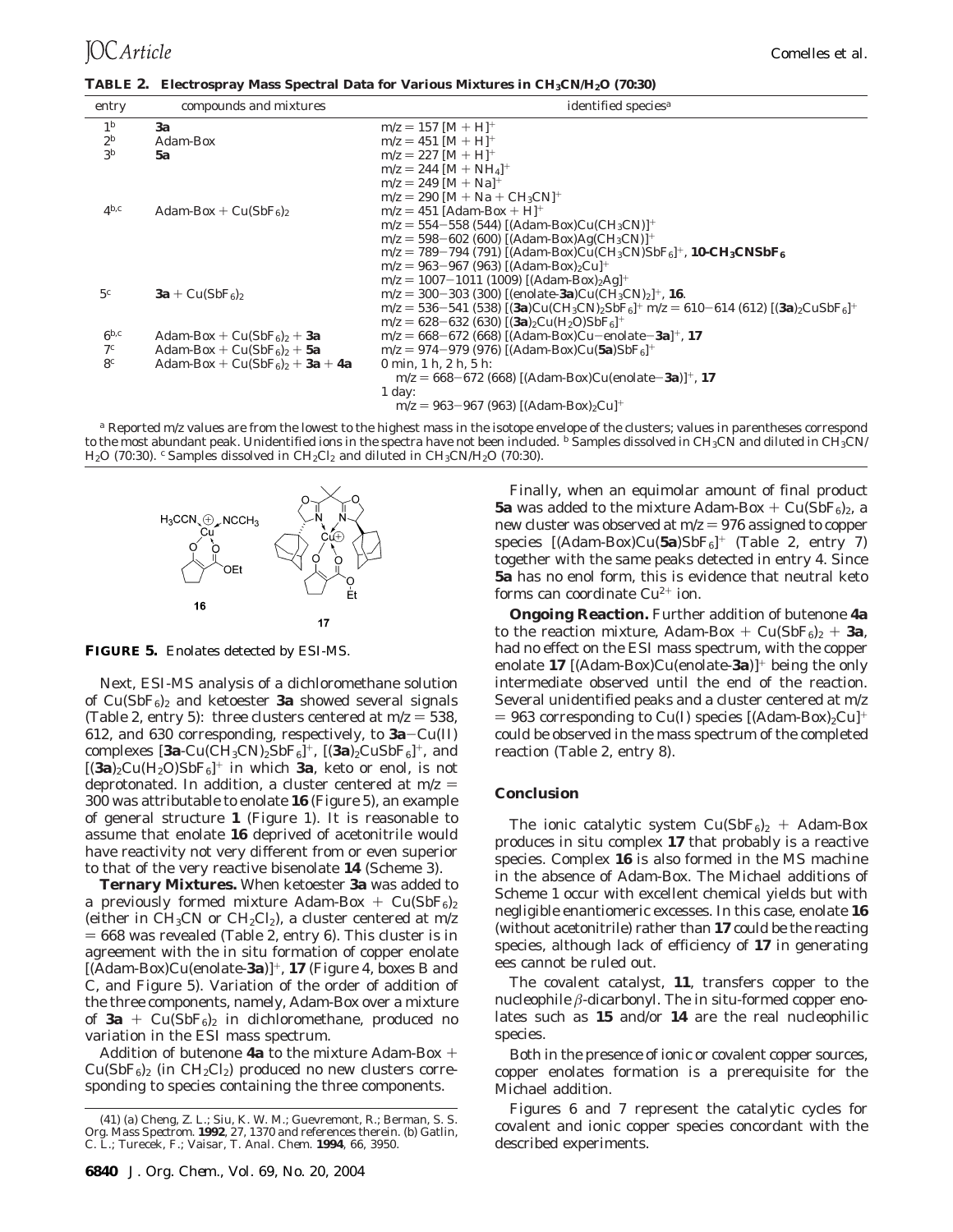

**FIGURE 6.** Catalytic cycle for covalent catalysts **11**.



**FIGURE 7.** Catalytic cycle for ionic copper(II) catalyst. Ligands are omitted.

#### **Experimental Section**

**General.** GLC chromatographies were performed on a TRB-5 capillary column (5% biphenyl and 95% dimethylpolysiloxane) of 15 m  $\times$  0.25 mm with a stationary phase diameter of 0.25 *µ*m. IR spectra were determined either by transmission or by attenuated total reflectance mode (ATR).

**General Procedure for Reactions of Nucleophiles 3a,b and 7 with Unsaturated Ketones 4a and 8 under Catalysis by Ionic Species (Scheme 1).** A solution of Adam-Box (25.1 mg, 0.056 mmol) and silver hexafluoroantimonate (57.6 mg, 0.167 mmol) in dry dichloromethane (2 mL) was added over anhydrous copper chloride made by dehydrating CuCl<sub>2</sub>.  $2H<sub>2</sub>O$  (6.9 mg, 0.040 mmol) upon heating at 120 °C under vacuum (color changes to brown). The mixture was stirred overnight in the dark and filtered, and the filtrate was used as a catalyst. The nucleophile and the electrophile were added to the catalyst solution in a molar ratio of 1:3 to form mixtures containing 5% catalyst with respect to the nucleophile. The reactions were conducted at room temperature and monitored by thin-layer chromatography (TLC). The final mixtures were chromatographed through silica gel columns with mixtures of hexanes-ether.

**2-Ethoxycarbonyl-2-(3-oxobutyl)cyclopentanone, 5a:** 16b bp 155 °C/1 mmHg; IR 2976, 1747, 1718, 1166 cm-1; 1H NMR (CDCl<sub>3</sub>) *δ* 1.25 (t, *J* = 7.5 Hz, 3H), 1.83-2.14 (m, 5H), 2.15 (s, 3H),  $2.24 - 2.50$  (m, 4H),  $2.71$  (ddd,  $J = 5$ , 9, and 17 Hz, 1H), 4.17 (q,  $J = 7.5$  Hz, 2H); <sup>13</sup>C NMR  $\delta$  14.5, 20.0, 27.4, 30.3, 34.8, 38.4, 39.3, 59.4, 61.8, 171.8, 208.2, 215.3.

**2-Methoxycarbonyl-2-(3-oxobutyl)indan-1-one, 6:**<sup>42</sup> IR (KBr) 1734, 1713 cm-1; 1H NMR (CDCl3) *δ* 2.13 (s, 3H), 2.25  $(t, J = 8.0 \text{ Hz}, 2\text{H})$ , 2.52-2.58 (m, 2H), 3.05 (d,  $J = 17.3 \text{ Hz}$ , 1H), 3.71 (d, *J* = 17.3 Hz, 1H), 3.72 (s, 3H), 7.36-7.50 (m, 2H), 7.65 (dd, *J* = 1.3 and 7.6, 1H), 7.77 (d, *J* = 7.6 Hz, 1H); <sup>13</sup>C NMR (CDCl<sub>3</sub>) *δ* 28.9, 30.3, 38.2, 39.2, 53.1, 59.5, 125.2, 126.8, 128.4, 135.4, 135.9, 152.9, 171.9, 202.6, 207.7.

**3-(3-Oxocyclopentyl)pentane-2,4-dione, 9:**5a,43 IR (ATR) 2963, 2914, 1739, 1720, 1694, 1357, 1159 cm-1; 1H NMR  $(CDCI_3)$   $\delta$  1.48 (m, 1H), 1.76 (dd,  $J = 10.9$  and 18.2 Hz, 1H), 2.10-2.43 (m, 4H), 2.16 (s, 3H), 2.20 (s, 3H), 2.92 (m, 1H), 3.62  $(d, J = 10.5$  Hz, 1H).

**Copper(II) Complex of 5-***t***-Butylsalicylaldehyde, 11.** 5-*tert*-Butylsalicylaldehyde (2.54 g, 14.25 mmol) was added over a solution of copper(II) acetate monohydrate (1.87 g, 9.36 mmol) in a mixture of ethanol (3 mL) and water (12 mL). While the mixture was refluxed under stirring for 4 h, sodium hydrogenocarbonate (1.28 g, 15.19 mmol) was added portionwise. The formed precipitate was filtered, washed with water  $(2 \times 15$  mL) and then ethanol  $(3 \times 10$  mL), and dried to afford copper dienolate **11** (97%): mp 240 °C (dec); IR (ATR) 1625, 1599, 1163, 832 cm<sup>-1</sup>. Anal. Calcd for C<sub>22</sub>H<sub>26</sub>O<sub>4</sub>Cu: C, 63.12; H, 6.23. Found: C, 62.50; H, 6.23.

**General Procedure for Preparations of 5a**-**d and 13 under Catalysis by 11 (Scheme 2).** Mixtures of ketoester **3a** (about 1 M in toluene) and a 3-5-fold molar excess of volatile **4a**-**<sup>c</sup>** or 2 equiv of **4d** were treated at the temperature indicated in Scheme 2. The reaction crudes were either evaporated and the residues directly distilled in a vacuum (**5a**-**c**) or chromatographed through a column of silica gel (**5d**) with mixtures of hexanes-ether of increasing polarity to afford **5a**-**<sup>d</sup>** in the yields indicated in Scheme 2.

**2-(2-Cyanoethyl)-2-ethoxycarbonylcyclopentanone, 5b:** bp 165 °C/3 mmHg; IR (ATR) 2247, 1746, 1717 cm-1; 1H NMR  $(CDCI<sub>3</sub>)$   $\delta$  1.26 (t,  $J = 7.2$ , 3H), 1.83-2.90 (m, 10H), 4.19 (q, *J* ) 7.2 Hz, 2H); 13C NMR (CDCl3) *<sup>δ</sup>* 12.6, 13.6, 19.2, 28.9, 33.3, 37.4, 58.3, 61.4, 119.0, 170.0, 213.4.

**2-(2-(Ethoxycarbonyl)ethyl)-2-ethoxycarbonylcyclopentanone, 5c:**<sup>44</sup> oil, IR (ATR) 1722, 1180, 1160 cm-1; 1H NMR (CDCl<sub>3</sub>) *δ* 1.26 (t, *J* = 7.2 Hz, 6H), 1.72-2.73 (m, 10H), 3.98-4.40 (m, 4H); 13C NMR (CDCl3) *<sup>δ</sup>* 13.8, 13.9, 19.3, 28.1, 29.6, 33.3, 37.6, 59.0, 60.2, 61.2, 170.7, 172.7, 214.1.

**Ethyl 2-Oxo-1-(1-***N,N*′**-bis(ethoxycarbonyl)hydrazino) cyclopentanecarboxylate, 5d:** oil; IR (ATR) 3306, 2981, 1714, 1376, 1224, 1095, 1056, 1021, 761 cm<sup>-1</sup>; <sup>1</sup>H NMR (C<sub>6</sub>D<sub>6</sub>, 40 °C) *<sup>δ</sup>* 0.90-1.20 (m, 9H), 1.45-3.07 (m, 6H), 3.98-4.22 (m, 6H), 7.13 (s, 1H); ESI-MS 353.1 (M + Na), 369.1 (M + K).

**3-Acetyl-2-methyl-naphtho[2,3-b]furan-4,9-dione, 13:** mp 202-203 °C (lit.45 mp 202-203 °C); IR (ATR) 1672 cm-1;

(44) Kotsuki, H.; Arimura, K.; Ohishi, T.; Maruzasa, R. *J. Org. Chem*. **1999**, *64*, 3770.

(45) Pratt, E. F.; Rice, R. G. *J. Am. Chem. Soc*. **1957**, *79*, 5489.

<sup>(42)</sup> Wynberg, H.; Helder, R. *Tetrahedron Lett*. **1975**, 4057.

<sup>(43)</sup> Ranu, B. C.; Saha, M.; Bhar, S. *Synth. Commun*. **1997**, *27*, 621.